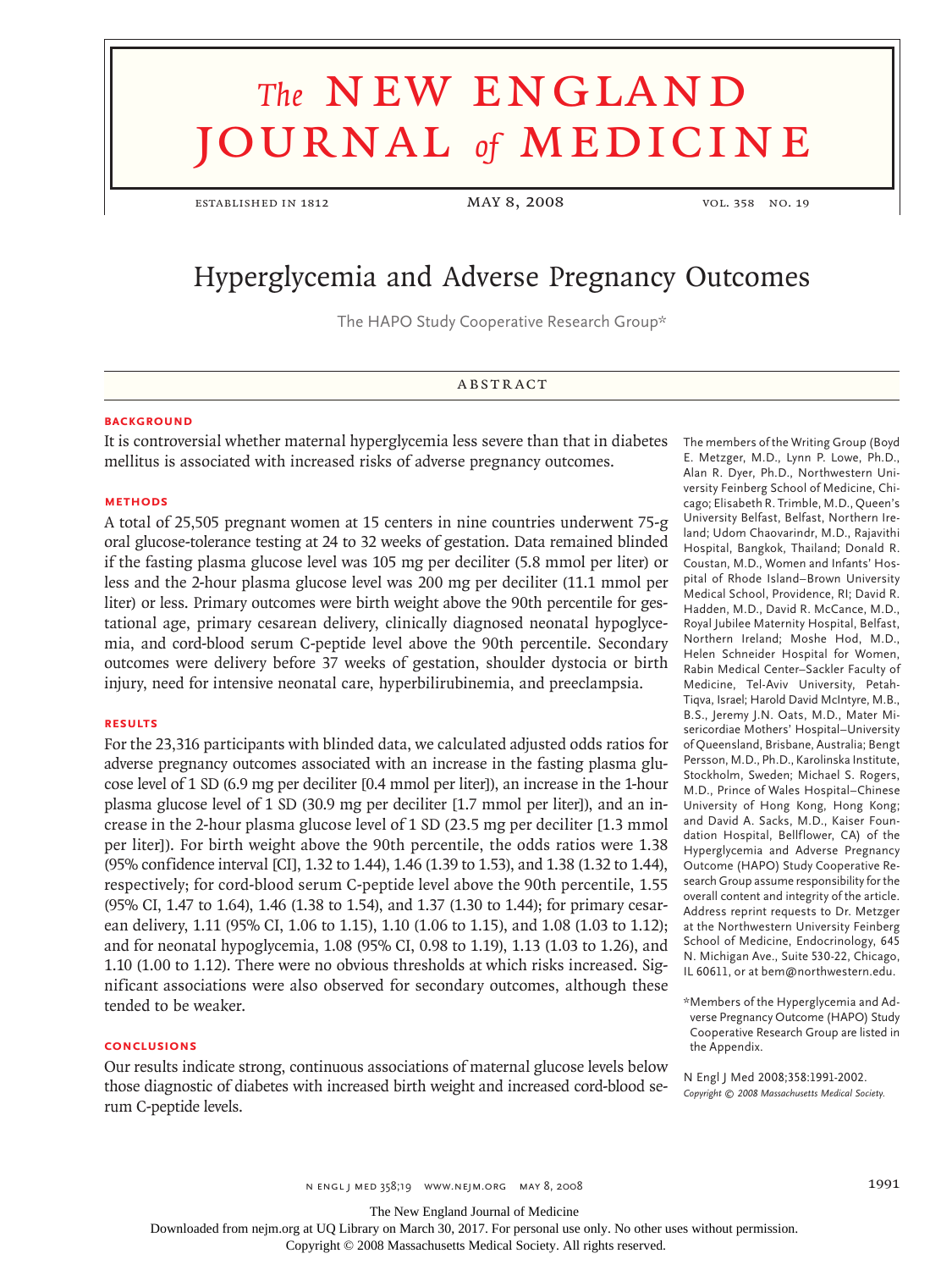ESTATIONAL DIABETES MELLITUS, DE-<br>fined as "glucose intolerance with onset<br>or first recognition during pregnancy,"<sup>1,2</sup><br>has been the subject of considerable controversy. fined as "glucose intolerance with onset or first recognition during pregnancy,"1,2 Criteria for the diagnosis were initially established more than 40 years ago<sup>3</sup> and, with minor modifications, remain in use today. These criteria are not designed to identify pregnant women who are at increased risk for adverse perinatal outcomes but rather women who are at high risk for the development of diabetes after pregnancy,<sup>3,4</sup> or they are the criteria used for the general population.<sup>5</sup>

Overt diabetes mellitus during pregnancy is associated with significantly increased risks of adverse perinatal outcomes. Whereas some data suggest that current diagnostic criteria for gestational diabetes mellitus<sup>1</sup> are too restrictive and that lesser degrees of hyperglycemia also increase risk,6-11 risks associated with hyperglycemia that is less severe than that diagnostic of overt diabetes mellitus are uncertain for a number of reasons. First, there are no uniform international standards for the ascertainment and diagnosis of gestational diabetes mellitus.<sup>2</sup> In addition, the extent to which adverse outcomes associated with gestational diabetes mellitus may be explained by confounders (including obesity, advanced maternal age, or associated medical complications) is unclear.12-14 Caregiver bias (i.e., an expectation of adverse outcomes due to gestational diabetes mellitus) may increase the likelihood of disorders or problems due to increased intervention.<sup>15</sup>

We conducted the Hyperglycemia and Adverse Pregnancy Outcome (HAPO) study to clarify the risks of adverse outcomes associated with various degrees of maternal glucose intolerance less severe than that in overt diabetes mellitus.

# METHODS

The protocol was approved by the institutional review board at each field center. All participants gave written informed consent. An external data and safety monitoring committee provided oversight. The study methods have been published previously.16,17 A brief overview is presented here.

### **Participants**

All pregnant women at a given center were eligible to participate unless they had one or more of the following exclusion criteria<sup>16</sup>: age younger than 18 years, a plan to undergo delivery at another hospital, an uncertain date of last menstrual period and no ultrasonographic estimation between 6 and 24 weeks of gestational age, inability to complete the oral glucose-tolerance test within 32 weeks of gestation, multiple pregnancy, conception by means of gonadotropin ovulation induction or in vitro fertilization, glucose testing before recruitment or a diagnosis of diabetes during the current pregnancy, diagnosis of diabetes before the current pregnancy and requiring treatment with medication, participation in another study that could interfere with the HAPO study, infection with the human immunodeficiency virus or hepatitis B or C virus, previous participation in the HAPO study, or inability to converse in the languages used on center forms without the aid of an interpreter. If glucose measurements were made outside the setting of the HAPO study after initial enrollment, participation was terminated. Age and education level were recorded for women who declined to participate.

Gestational age and expected date of delivery were determined from the date of the last menstrual period, if the date was certain. If the date was uncertain, the expected date of delivery was estimated by means of ultrasonography performed between 6 and 24 weeks of gestation. The final expected date of delivery was also determined with the use of ultrasonography if the gestational age estimated on the basis of the date of the last menstrual period differed by more than 5 days from that based on ultrasonography performed between 6 and 13 weeks of gestation or by more than 10 days from that based on ultrasonography performed between 14 and 24 weeks of gestation.

# **Oral Glucose-Tolerance Test**

Participants underwent a standard oral glucosetolerance test, with the use of a 75-g dose of glucose, between 24 and 32 weeks of gestation (target time of testing, 28 weeks). Height, weight, and blood pressure were measured at the test visit. Data concerning smoking and alcohol use, history of diabetes and hypertension among first-degree family members, and demographic characteristics were collected by means of standardized questionnaires. Race or ethnic group was self-reported by participants. A blood specimen was collected between 34 and 37 weeks of gestation for evaluation of the random plasma glucose level, as a safety measure to identify cases with hyperglycemia above a predefined threshold.

The New England Journal of Medicine

Downloaded from nejm.org at UQ Library on March 30, 2017. For personal use only. No other uses without permission.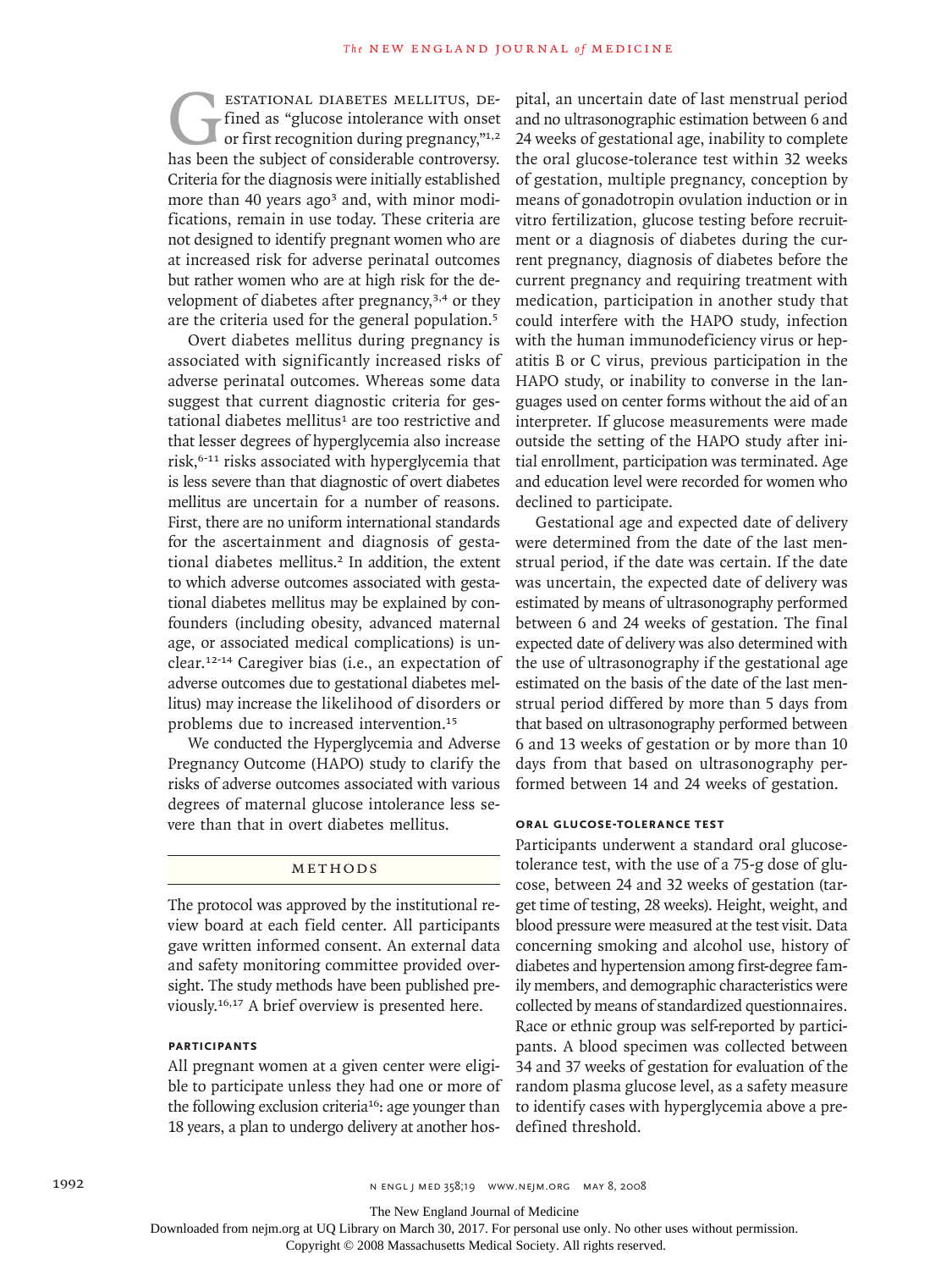#### **Glucose Analysis**

For purposes of clinical decision making, plasma glucose levels were measured at center laboratories by means of enzymatic methods, with extensive quality control, as previously described.17 To avoid the confounding effects of analytic variation among centers, aliquots of all oral glucose-tolerance test specimens were analyzed at the central laboratory of the HAPO study, and the results were used in the analyses reported here.

# **Unblinding of Data**

Fasting and 2-hour specimens from the oral glucose-tolerance tests and the blood specimen taken for determination of the random plasma glucose level were analyzed at center laboratories. The data were unblinded if the 2-hour plasma glucose level was diagnostic of diabetes (i.e., >200 mg per deciliter [11.1 mmol per liter]) or, for ethical and safety reasons, if the fasting plasma glucose level exceeded 105 mg per deciliter (5.8 mmol per liter), the random plasma glucose level was 160 mg per deciliter (8.9 mmol per liter) or more, or any plasma glucose level was less than 45 mg per deciliter (2.5 mmol per liter). Otherwise, women, caregivers, and the staff of the HAPO study (except for laboratory personnel) remained unaware of the glucose values. Only women whose data were blinded and who did not undergo any additional glucose testing outside the HAPO study were included in our analyses.

# **Cord-Blood Plasma Glucose and Serum C-Peptide Levels**

Cord-blood specimens were collected at delivery for the measurement of serum C-peptide and plasma glucose levels. The specimens were analyzed at the central laboratory with the use of an immunoassay (AutoDELFIA, PerkinElmer) for serum C peptide and a chemical analyzer (Vitros 750, Ortho-Clinical Diagnostics) for plasma glucose.<sup>17</sup> Because approximately 15% of cord-blood samples have detectable hemolysis after serum or plasma is separated out, because hemolysis is known to increase insulin degradation but not to affect C-peptide level, $17$  and because C peptide and insulin are secreted in equimolar levels, we used cord-blood serum C-peptide level rather than insulin level as our index of fetal β-cell function.

# **Prenatal Care, Delivery, and Neonatal Care**

Prenatal care, timing of delivery, and neonatal care were determined by means of the standard practice at each center. No center arbitrarily induced delivery before full term or routinely performed cesarean delivery at a specified maternal or gestational age. Medical records were abstracted to obtain data regarding the prenatal course, labor and delivery, the postpartum course, and the newborn course.

### **Outcomes**

#### *Primary and Secondary Outcomes*

The four primary outcomes were birth weight above the 90th percentile for gestational age, primary cesarean delivery, clinical neonatal hypoglycemia, and cord-blood serum C-peptide level above the 90th percentile (fetal hyperinsulinemia). Secondary outcomes were premature delivery (before 37 weeks of gestation), shoulder dystocia or birth injury, need for intensive neonatal care, hyperbilirubinemia, and preeclampsia.

#### *Possible Severe Adverse Outcomes*

Additional data were abstracted at centers whenever a possible severe adverse event (e.g., death, shoulder dystocia, birth injury, and major malformation) was identified. Data were reviewed by the members of an outcome review committee, who were unaware of the mother's glycemic status, to confirm whether the event was present. Perinatal deaths were classified according to the Australian and New Zealand Antecedent Classification of Perinatal Mortality guidelines,<sup>18</sup> and major malformations were classified according to codes of the *International Classification of Diseases, Tenth Revision*. 19 The HAPO data and safety monitoring committee reviewed data regarding adverse outcomes and deaths after having been made aware of the results of the oral glucose-tolerance test and the random plasma glucose levels.

#### **Statistical Analysis**

Mean and standard deviation are reported for continuous variables, and number and percentage are reported for categorical variables. Pearson productmoment correlations were used to assess associations among glucose measures. For associations of glycemia with primary outcomes, as prespecified in the HAPO study protocol, each glucose measurement was considered as both a categorical and a continuous variable in multiple logisticregression analyses. For secondary outcomes, only results for continuous variables are presented. For categorical analyses, each measure of glycemia was divided into seven categories, such that the

The New England Journal of Medicine

Downloaded from nejm.org at UQ Library on March 30, 2017. For personal use only. No other uses without permission.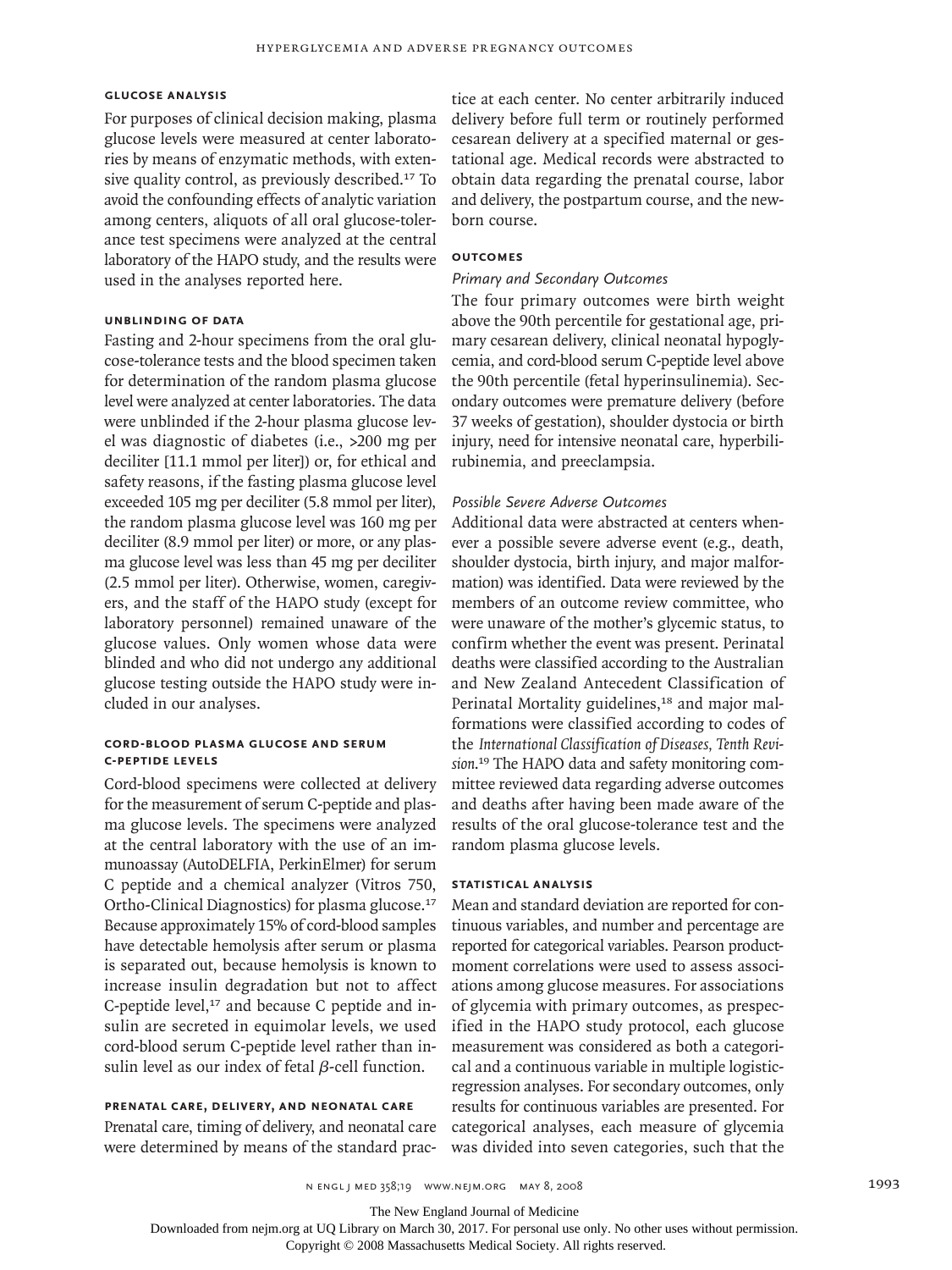| Table 1. Characteristics of the Study Participants and Their Newborns and Frequency of Outcomes.* |                            |                  |                                        |  |  |  |
|---------------------------------------------------------------------------------------------------|----------------------------|------------------|----------------------------------------|--|--|--|
| <b>Characteristic or Outcome</b>                                                                  | No. of Participants<br>(%) | Mean $\pm$ SD    | <b>Range of Means</b><br>among Centers |  |  |  |
| <b>Maternal characteristics</b>                                                                   |                            |                  |                                        |  |  |  |
| Age (yr)                                                                                          | 23,316 (100)               | $29.2 + 5.8$     | $25.4 - 33.6$                          |  |  |  |
| Body-mass index                                                                                   | 23,316 (100)               | $27.7 + 5.1$     | $24.4 - 29.9$                          |  |  |  |
| Mean arterial pressure (mm Hg)                                                                    | 23,316 (100)               | $80.9 + 8.3$     | $75.9 - 84.1$                          |  |  |  |
| Plasma glucose (mg/dl)                                                                            |                            |                  |                                        |  |  |  |
| Fasting                                                                                           | 23,316 (100)               | $80.9 + 6.9$     | $78.2 - 83.7$                          |  |  |  |
| 1 <sub>hr</sub>                                                                                   | 23,316 (100)               | $134.1 \pm 30.9$ | 119.5-148.2                            |  |  |  |
| 2 <sub>hr</sub>                                                                                   | 23,316 (100)               | $111.0 \pm 23.5$ | 99.6-120.9                             |  |  |  |
| Length of gestation at time of OGTT (wk)                                                          | 23,316 (100)               | $27.8 \pm 1.8$   | $25.9 - 29.5$                          |  |  |  |
| Any prenatal smoking - %                                                                          | 1,581(6.8)                 |                  | $0.2 - 23.7$                           |  |  |  |
| Any prenatal alcohol use - %                                                                      | 1,612(6.9)                 |                  | $0.1 - 26.5$                           |  |  |  |
| Family history of diabetes - %                                                                    | 5,282(22.7)                |                  | $12.1 - 37.7$                          |  |  |  |
| Parity (delivery ≥20 wk) at enrollment                                                            | 12,233 (52.5)              |                  | 34.8-68.9                              |  |  |  |
| Prenatal urinary tract infection - %                                                              | 1,655(7.1)                 |                  | $0.4 - 22.5$                           |  |  |  |
| Hospitalization before delivery - %                                                               | 3,271 (14.0)               |                  | $2.3 - 33.2$                           |  |  |  |
| Newborn characteristics                                                                           |                            |                  |                                        |  |  |  |
| Gestational age at delivery (wk)                                                                  | 23,316 (100)               | $39.4 + 1.7$     | 38.7-39.9                              |  |  |  |
| Birth weight (g)                                                                                  | 23,217 (99.6)              | $3292 + 529$     | 3109-3526                              |  |  |  |
| Cord-blood serum C peptide (µg/liter)                                                             | 19,885 (85.3)              | $1.0 + 0.6$      | $0.9 - 1.2$                            |  |  |  |
| Cord-blood plasma glucose (mg/dl)                                                                 | 19,859 (85.2)              | $81.5 \pm 19.6$  | 74.2-90.4                              |  |  |  |
| Male sex $-$ %                                                                                    | 12,003 (51.5)              |                  | $49.3 - 54.0$                          |  |  |  |
| <b>Obstetrical outcomes</b>                                                                       |                            |                  |                                        |  |  |  |
| Cesarean delivery - %                                                                             |                            |                  |                                        |  |  |  |
| Primary                                                                                           | 3,731 (16.0)               |                  | $8.6 - 23.5$                           |  |  |  |
| Repeat                                                                                            | 1,792(7.7)                 |                  | $3.3 - 11.8$                           |  |  |  |
| Hypertension - %†                                                                                 |                            |                  |                                        |  |  |  |
| Chronic hypertension                                                                              | 582(2.5)                   |                  | $0.5 - 9.4$                            |  |  |  |
| Gestational hypertension                                                                          | 1,370(5.9)                 |                  | $0.7 - 17.7$                           |  |  |  |
| Preeclampsia                                                                                      | 1,116(4.8)                 |                  | $1.4 - 11.4$                           |  |  |  |

1- and 2-hour plasma glucose measures reflected data for approximately the same number of women in each category as did the fasting plasma glucose measure. Categories for the fasting plasma glucose level were originally prespecified in the HAPO study protocol as 100 mg per deciliter (5.6 mmol per liter) or more, 95 to 99 (5.3 to 5.5), 90 to 94 (5.0 to 5.2), 85 to 89 (4.8 to 4.9), and less than 85. Subsequently, the category of less than 85 mg per deciliter was further subdivided into less than 75 mg per deciliter (4.2 mmol per liter), 75 to 79 (4.2 to 4.4), and 80 to 84 (4.5 to 4.7). The highest and second-highest categories for each glucose measure, accounting for 1% and 3% of participants, respectively, were specifically chosen to allow for assessment of whether there were threshold effects.

For continuous-variable analyses, odds ratios were calculated for a 1-SD increase in fasting, 1-hour, and 2-hour plasma glucose levels. As prespecified, to assess whether the log of the odds of each outcome was linearly related to glucose level, we added squared terms for glucose level for each adverse pregnancy outcome to assess whether there were significant quadratic associations. For each outcome, two logistic models were fit.

The New England Journal of Medicine

Downloaded from nejm.org at UQ Library on March 30, 2017. For personal use only. No other uses without permission.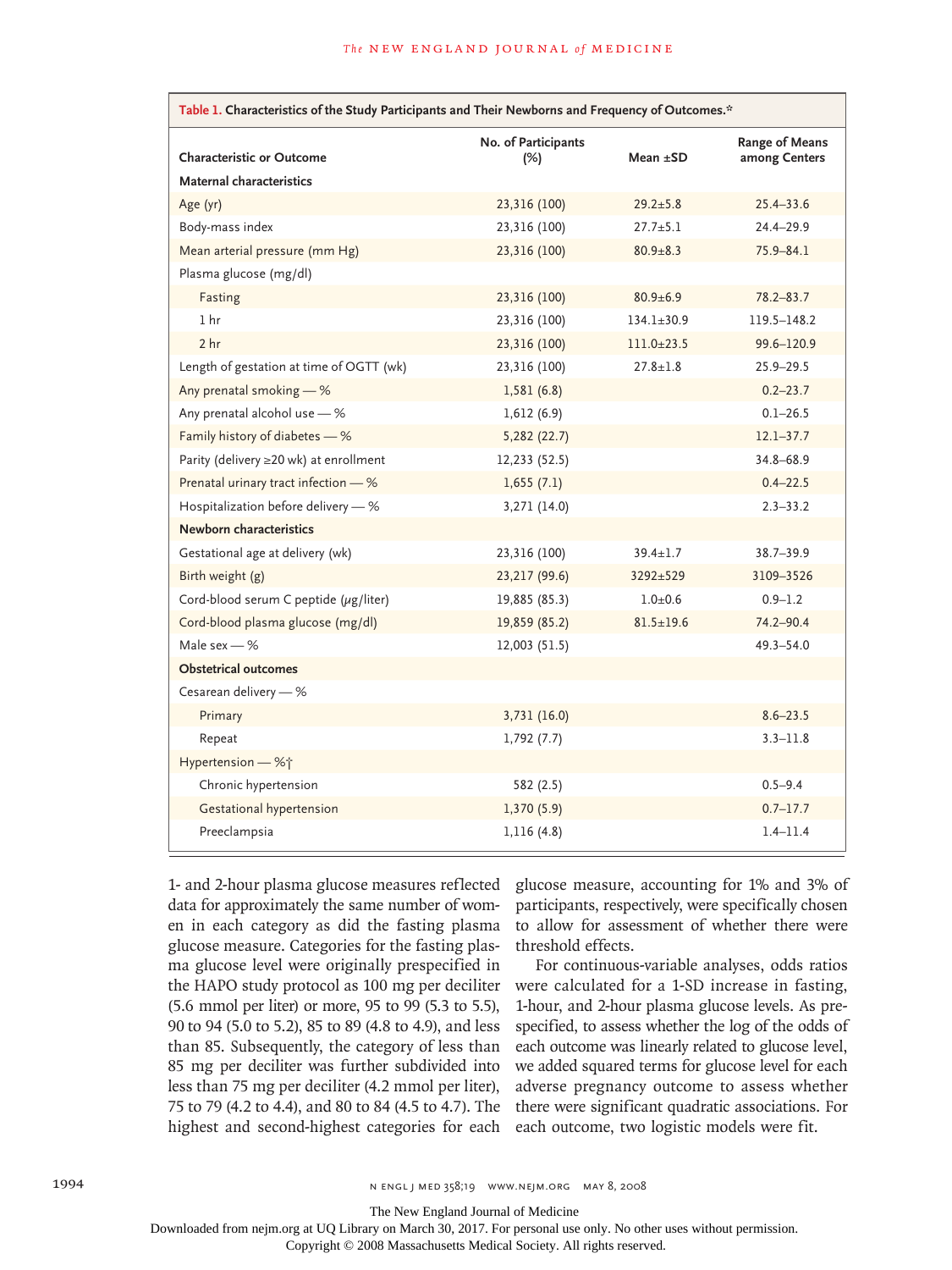#### Hyperglycemia and Adverse Pregnancy Outcomes

| Table 1. (Continued.)                            |                            |               |                                        |  |  |
|--------------------------------------------------|----------------------------|---------------|----------------------------------------|--|--|
| <b>Characteristic or Outcome</b>                 | No. of Participants<br>(%) | Mean $\pm$ SD | <b>Range of Means</b><br>among Centers |  |  |
| Newborn outcomes                                 |                            |               |                                        |  |  |
| Birth weight >90th percentile – % $\pm$          | 2,221(9.5)                 |               | $9.0 - 9.9$                            |  |  |
| Clinical neonatal hypoglycemia - %               | 480(2.1)                   |               | $0.3 - 6.4$                            |  |  |
| Cord-blood serum C peptide >90th percentile - %¶ | 1,671(8.4)                 |               | $5.9 - 15.1$                           |  |  |
| Premature delivery (before 37 wk) - %            | 1,608(6.9)                 |               | $3.9 - 9.1$                            |  |  |
| Shoulder dystocia or birth injury                | 311(1.3)                   |               | $0.1 - 3.4$                            |  |  |
| Intensive neonatal care $-\%$                    | 1,855(8.0)                 |               | $3.0 - 28.8$                           |  |  |
| Hyperbilirubinemia - %**                         | 1,930(8.3)                 |               | $3.0 - 25.4$                           |  |  |

The body-mass index (the weight in kilograms divided by the square of the height in meters), mean arterial pressure, and glucose levels were obtained at the oral glucose-tolerance test (OGTT). To convert the values for glucose to millimoles per liter, multiply by 0.05551. For additional characteristics of the participants, see Table A in the Supplementary Appendix.

- † Chronic hypertension was defined as hypertension that was present before 20 weeks of gestation and that did not progress to preeclampsia. Hypertension disorders occurring during pregnancy after 20 weeks of gestation were categorized according to the International Society for the Study of Hypertension guidelines.<sup>20</sup> Preeclampsia was defined as systolic blood pressure of 140 mm Hg or more or diastolic blood pressure of 90 mm Hg or more on two or more occasions a minimum of 6 hours apart and proteinuria of 1+ or more on a dipstick test or a protein level in the urine of 300 mg or more for a 24-hour period. If the criteria for elevated blood pressure were met but those for proteinuria were not, the hypertension was classified as gestational hypertension.
- For birth weight above the 90th percentile, the 90th percentiles for gestational age (30 to 44 weeks only) were determined with the use of quantile regression analyses for each of eight groups of newborns based on infant's sex and race or ethnic group (white or other, black, Hispanic, or Asian), with adjustment for gestational age, field center, and parity (0, 1, or ≥2). A newborn was considered to have a birth weight above the 90th percentile if the birth weight was greater than the estimated 90th percentile for the infant's sex, gestational age, race or ethnic group, field center, and maternal parity. Otherwise, the newborn was considered to have a birth weight at or under the 90th percentile. Birth weights were available for 23,217 newborns.
- § Clinical neonatal hypoglycemia was defined as being present if there was a notation of neonatal hypoglycemia in the medical record and there were symptoms or treatment with a glucose infusion or a local laboratory report of a glucose value of 30.6 mg per deciliter (1.7 mmol per liter) or less in the first 24 hours after birth or 45.0 mg per deciliter (2.5 mmol per liter) or less after the first 24 hours. $21$
- A cord-blood serum C-peptide level above the 90th percentile was defined on the basis of the 19,885 newborns for whom data were available.
- Intensive neonatal care was defined by admission to any type of unit for care more intensive than normal newborn care and lasting more than 24 hours or by death of the baby or transfer to another hospital. Data were excluded for admissions that were only for possible sepsis or sepsis, observation, or feeding problems.
- \*\* Hyperbilirubinemia was defined by treatment with phototherapy after birth, at least one laboratory report of a bilirubin level of 20 mg per deciliter (342 μmol per liter) or more, or readmission for hyperbilirubinemia.

Model I included adjustment for center or the variables used in estimating the 90th percentile for birth weight for gestational age (infant's sex, race or ethnic group, center, and parity). Model II included adjustment for multiple potential prespecified confounders, including age, body-mass index (BMI), smoking status, alcohol use, presence or absence of a family history of diabetes, gestational age at the oral glucose-tolerance test, sex of the infant, parity  $(0, 1, 0r \geq 2)$ , except for primary cesarean deliveries), mean arterial pressure and presence or absence of hospitalization before delivery (except for preeclampsia), and presence or absence of a family history of hypertension and maternal urinary tract infection (for

analysis of preeclampsia only). Height was also included as a potential confounder, on the basis of post hoc findings of an association with birth weight greater than the 90th percentile, and two prespecified confounders (maternal urinary tract infection and previous prenatal death) were excluded from primary and secondary outcome analyses when neither was found to be related to any primary outcome or to affect primary outcome– glucose associations. Squared terms for age, BMI, and mean arterial pressure were prescreened for possible inclusion in model II adjustment when only the center had been included (i.e., models without glucose or other covariates); these terms were included in model II when significant. Only

The New England Journal of Medicine

Downloaded from nejm.org at UQ Library on March 30, 2017. For personal use only. No other uses without permission.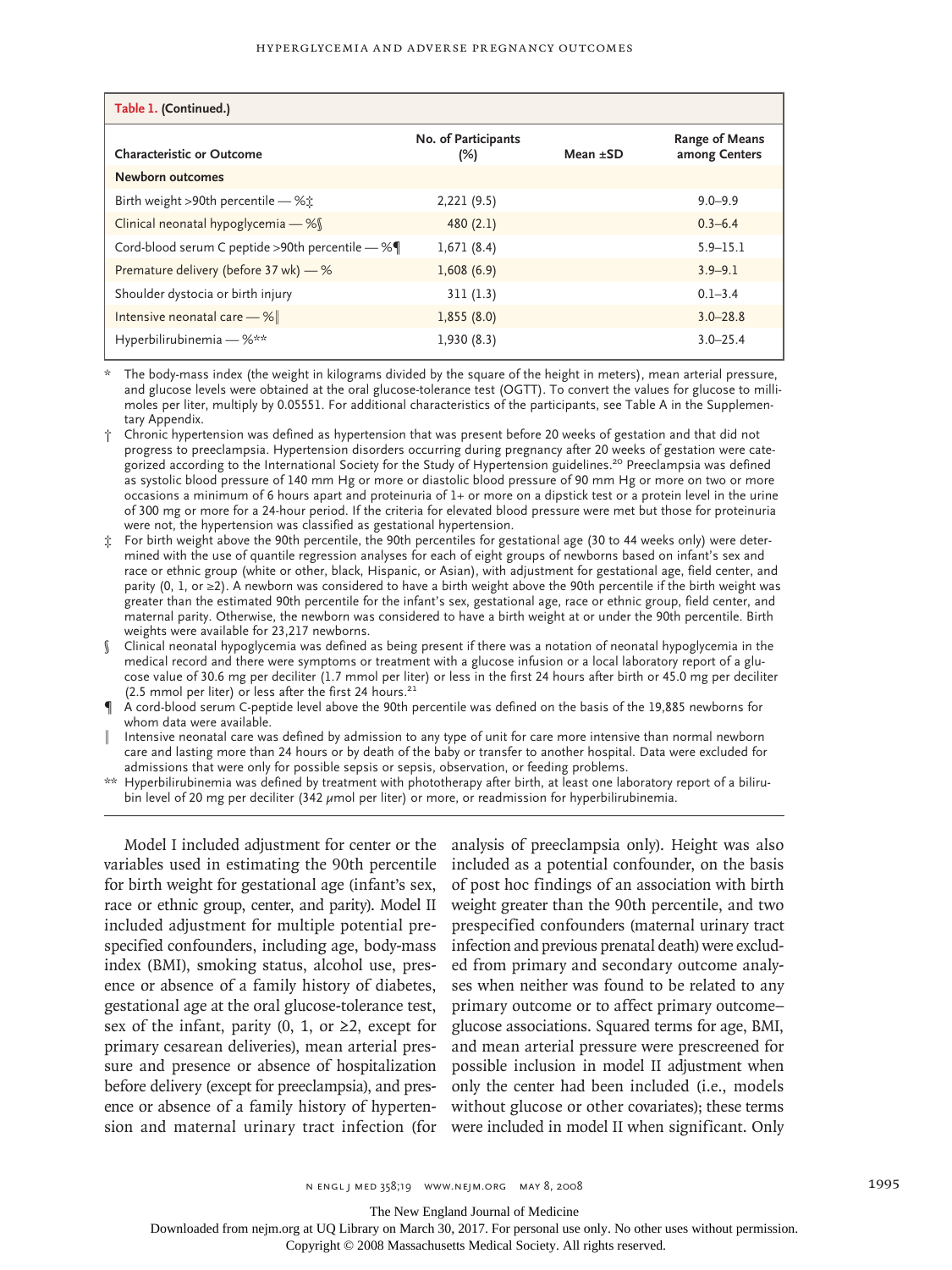the fully adjusted model results are presented in this report. (Results for all models are given in Tables B through F in the Supplementary Appendix, available with the full text of this article at www.nejm.org.)

In post hoc analyses, we tested for interactions of each glucose measure with center in models I and II (except with regard to the outcomes of clinical neonatal hypoglycemia and shoulder dystocia or birth injury, owing to small numbers in some centers [a total of 42 tests]). We also tested for interactions of each glucose measure with BMI, age, height, and mean arterial pressure in model II (105 tests). P values less than 0.001 were considered to indicate statistical significance for squared terms for glucose, age, BMI, and mean arterial pressure and interaction terms for all outcomes, except neonatal hypoglycemia and shoulder dystocia or birth injury, for which P values less than 0.05 were considered to indicate statistical significance, owing to the smaller numbers of babies with these outcomes.

All analyses were conducted in SAS version 9.1 or Stata 10.0. All reported P values are two-sided and were not adjusted for multiple testing.

#### **RESULTS**

#### **Participants**

Among 53,295 eligible women (from 15 centers in nine countries; see the Appendix), 28,562 (53.6%) agreed to participate in this blinded study, between July 2000 and April 2006. Among the women who agreed to participate and those who refused to participate, the mean age and years of education were 29.0 and 12.9 years and 28.5 and 12.5 years, respectively. A total of 25,505 women completed an oral glucose-tolerance test: 746 (2.9%) were excluded because their data were unblinded, 1412 (5.5%) were excluded primarily because they had undergone glucose testing or delivery outside the context of the HAPO study, and 31 (0.1%) were excluded owing to missing key data or an implausible gestational age (>44 weeks); data from the remaining 23,316 were available for analyses. Of these 23,316 patients, 48.3% were self-reported to be white, 11.6% to be black, 8.5% to be Hispanic, 29.0% to be "Asian or Oriental," and 2.6% to be of other races or ethnic groups.

Characteristics of the mothers and newborns and pregnancy outcomes are summarized in Table 1. The mean age of participants was 29.2 years,

and the mean fasting, 1-hour, and 2-hour plasma glucose levels were 80.9 mg per deciliter (4.5 mmol per liter), 134.1 mg per deciliter (7.4 mmol per liter), and 111.0 mg per deciliter (6.2 mmol per liter), respectively. Correlations among these three glucose measures were as follows: 0.38 for the fasting plasma glucose level and the 1-hour plasma glucose level, 0.30 for the fasting plasma glucose level and the 2-hour plasma glucose level, and 0.68 for the 1-hour plasma glucose level and the 2-hour plasma glucose level (P<0.001 for all three comparisons). There were 2 maternal deaths (1 due to pulmonary embolism, the other due to respiratory failure secondary to pneumonia), 14 cases of eclampsia, 321 cases of major malformation of the newborn, and 130 perinatal deaths (89 fetal and 41 neonatal or infant) (incidence, 5.6 per 1000) among the 23,316 deliveries.

#### **Glycemia and Pregnancy Outcomes**

#### *Categorical Analyses*

The frequency of each primary outcome across the seven glucose categories is shown in Figure 1. With increasing maternal glucose levels, the frequency of each primary outcome increased, although less so for clinical neonatal hypoglycemia than for the other outcomes. For example, for the fasting plasma glucose level, frequencies in the lowest and highest categories, respectively, were 5.3% and 26.3% for birth weight above the 90th percentile, 13.3% and 27.9% for primary cesarean section, 2.1% and 4.6% for clinical neonatal hypoglycemia, and 3.7% and 32.4% for C-peptide level above the 90th percentile.

Table 2 shows the associations of maternal glucose as a categorical variable with each primary outcome, including odds ratios and 95% confidence intervals for each category, as compared with the lowest category, with adjustment for confounders. There were strong associations with birth weight above the 90th percentile that increased across the increasing glycemia categories. Differences in mean birth weight between the lowest and highest categories of the fasting, 1-hour, and 2-hour plasma glucose levels were 242 to 305 g when birth weight was modeled as a continuous variable, with adjustment for multiple confounders (data not shown). The odds ratio for primary cesarean section increased across categories of maternal glycemia and was 1.86 in the highest category of 1-hour plasma glucose; the odds ratio in the highest category of 2-hour plasma

The New England Journal of Medicine

Downloaded from nejm.org at UQ Library on March 30, 2017. For personal use only. No other uses without permission.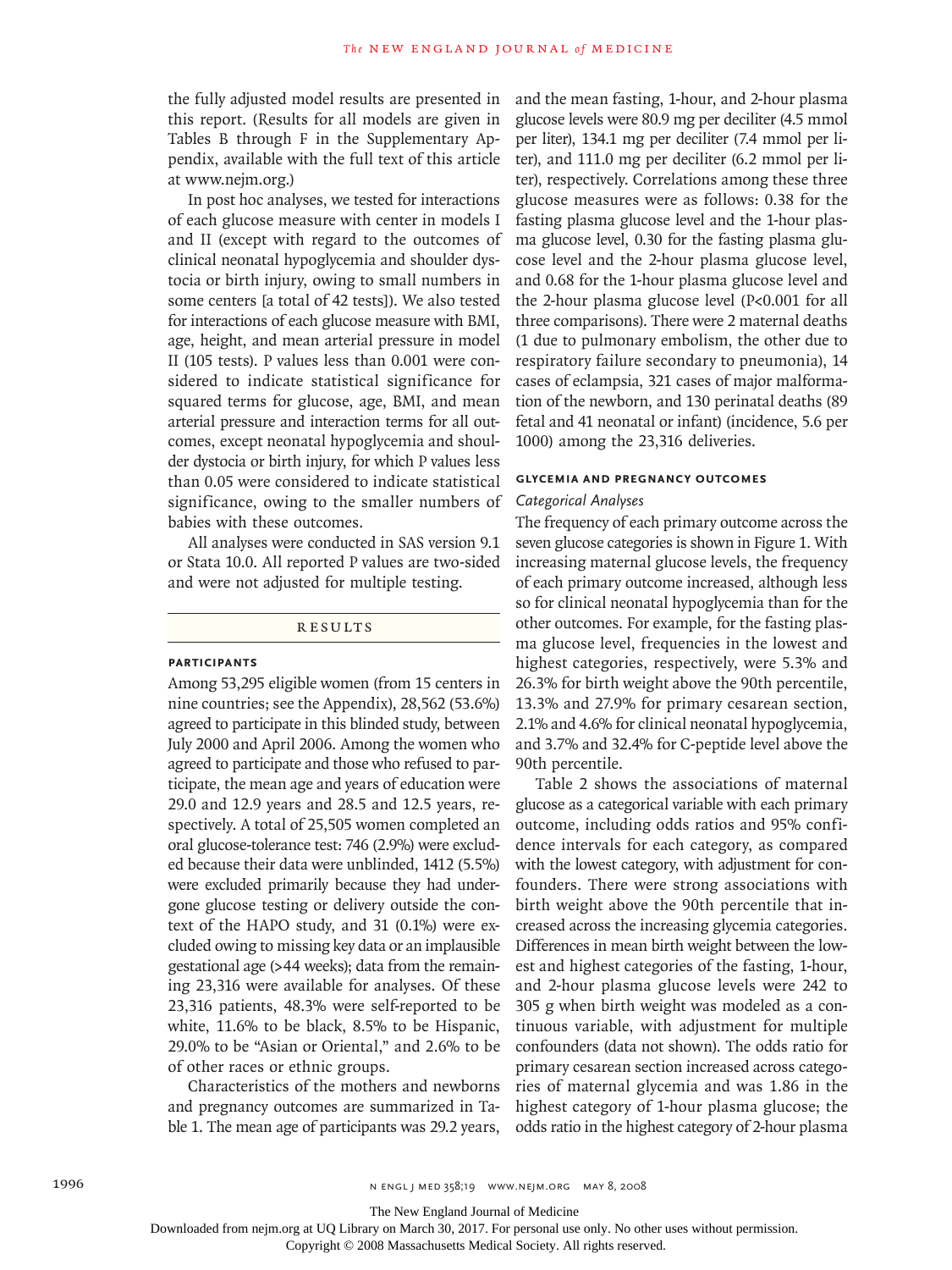

category 7, 100 mg per deciliter (5.6 mmol per liter) or more; 1-hour plasma glucose level — category 1, 105 mg per Glucose categories are defined as follows: fasting plasma glucose level — category 1, less than 75 mg per deciliter (4.2 mmol per liter); category 2, 75 to 79 mg per deciliter (4.2 to 4.4 mmol per liter); category 3, 80 to 84 mg per glucose level — category 1, 90 mg per deciliter (5.0 mmol per liter) or less; category 2, 91 to 108 mg per deciliter 94 mg per deciliter (5.0 to 5.2 mmol per liter); category 6, 95 to 99 mg per deciliter (5.3 to 5.5 mmol per liter); and CASE Revised 3rd deciliter (4.5 to 4.7 mmol per liter); category 4, 85 to 89 mg per deciliter (4.8 to 4.9 mmol per liter); category 5, 90 to deciliter (5.8 mmol per liter) or less; category 2, 106 to 132 mg per deciliter (5.9 to 7.3 mmol per liter); category 3, 133 to 155 mg per deciliter (7.4 to 8.6 mmol per liter); category 4, 156 to 171 mg per deciliter (8.7 to 9.5 mmol per liter); category 5, 172 to 193 mg per deciliter (9.6 to 10.7 mmol per liter); category 6, 194 to 211 mg per deciliter (10.8 to 11.7 mmol per liter); and category 7, 212 mg per deciliter (11.8 mmol per liter) or more; and 2-hr plasma (5.1 to 6.0 mmol per liter); category 3, 109 to 125 mg per deciliter (6.1 to 6.9 mmol per liter); category 4, 126 to 139 mg per deciliter (7.0 to 7.7 mmol per liter); category 5, 140 to 157 mg per deciliter (7.8 to 8.7 mmol per liter); category 6, 158 to 177 mg per deciliter (8.8 to 9.8 mmol per liter); and category 7, 178 mg per deciliter (9.9 mmol per liter) or more.

glucose did not differ significantly from 1.00. The adjusted odds ratios for clinical neonatal hypoglycemia were substantially attenuated, and none of the odds ratios for the highest glucose categories were significantly different from 1.00. After adjustment for confounders, there was a strong association between cord-blood serum C-peptide level above the 90th percentile and maternal glycemia, with the association increasing with increasing glycemia category; the odds ratio was 7.65 (95% confidence interval [CI], 5.17 to 11.32) for the highest category of the fasting plasma glucose.

#### *Continuous Analyses*

Results for analyses of glucose level as a continuous variable, with model II adjustment for both primary and secondary outcomes, are shown in Table 3. Among the primary outcomes, odds ratios for an increase in the glucose level by 1 SD were highest for birth weight greater than the 90th percentile (range, 1.38 to 1.46) and cord-blood serum C-peptide level above the 90th percentile (range, 1.37 to 1.55). For primary cesarean section and clinical neonatal hypoglycemia, the associations were weaker and the associations of

The New England Journal of Medicine

Downloaded from nejm.org at UQ Library on March 30, 2017. For personal use only. No other uses without permission.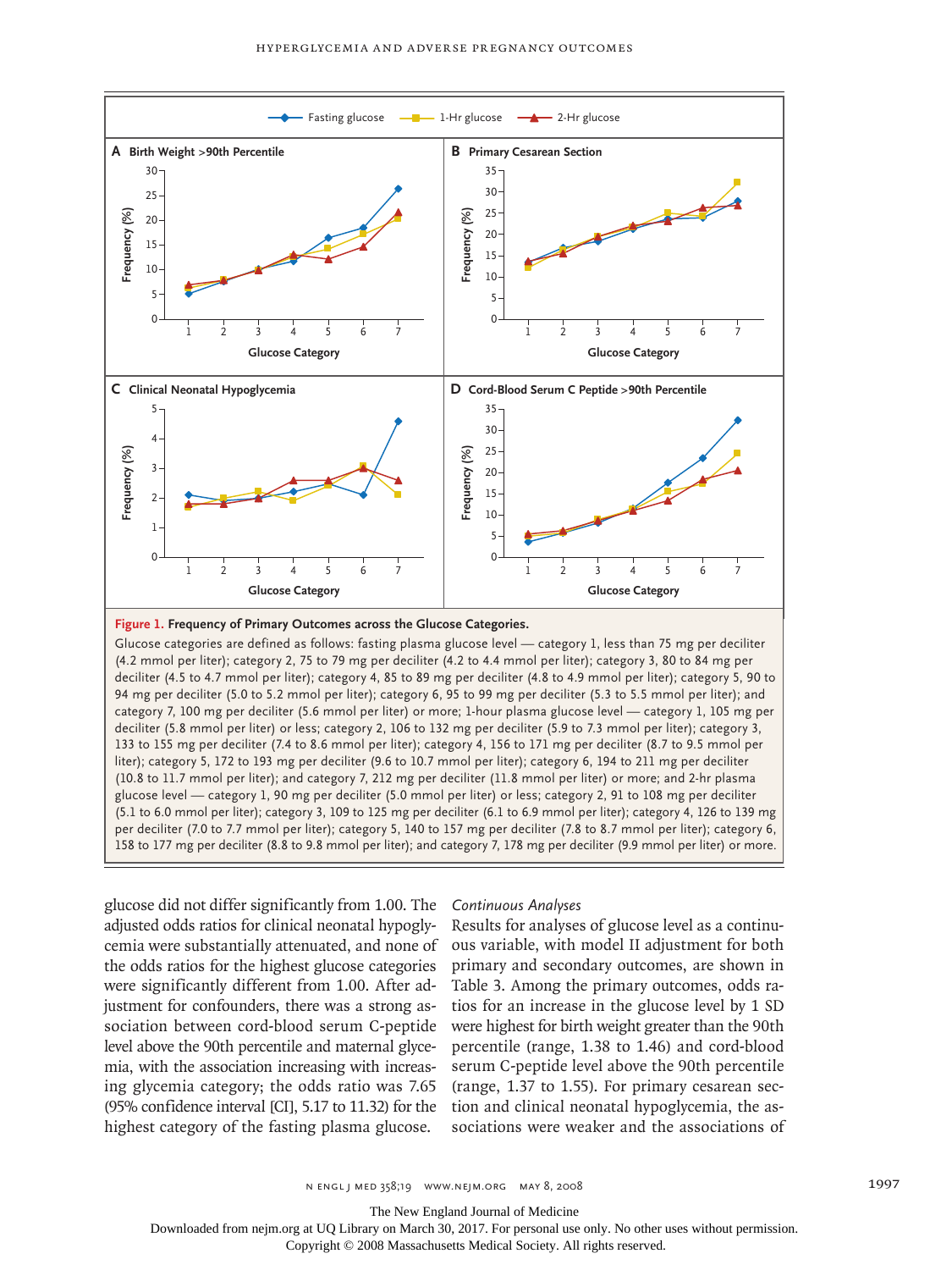| Table 2. Adjusted Odds Ratios for Associations between Maternal Glucose as a Categorical Variable and Primary Outcomes.* |                                 |                        |                                 |                        |                                 |                        |  |
|--------------------------------------------------------------------------------------------------------------------------|---------------------------------|------------------------|---------------------------------|------------------------|---------------------------------|------------------------|--|
| Glucose<br>Category <sup>*</sup>                                                                                         | Plasma Glucose Level            |                        |                                 |                        |                                 |                        |  |
|                                                                                                                          | Fasting                         |                        | At 1 Hr                         |                        |                                 | At 2 Hr                |  |
|                                                                                                                          | total no.<br>(no. with outcome) | odds ratio<br>(95% CI) | total no.<br>(no. with outcome) | odds ratio<br>(95% CI) | total no.<br>(no. with outcome) | odds ratio<br>(95% CI) |  |
|                                                                                                                          | Birth weight >90th percentile   |                        |                                 |                        |                                 |                        |  |
| $\mathbf{1}$                                                                                                             | 4035 (213)                      | 1.00                   | 4177 (268)                      | 1.00                   | 4264 (297)                      | 1.00                   |  |
| $\overline{2}$                                                                                                           | 7501 (572)                      | $1.37(1.16-1.62)$      | 7524 (584)                      | $1.21(1.04-1.41)$      | 7422 (587)                      | $1.11(0.96 - 1.30)$    |  |
| $\overline{3}$                                                                                                           | 6168 (622)                      | $1.72(1.46-2.03)$      | 6003 (593)                      | $1.65(1.41-1.93)$      | 5865 (580)                      | $1.51(1.30-1.75)$      |  |
| 4                                                                                                                        | 2741 (323)                      | $1.95(1.62 - 2.35)$    | 2768 (352)                      | $2.27(1.91 - 2.71)$    | 3024 (396)                      | $2.15(1.82 - 2.54)$    |  |
| 5                                                                                                                        | 1883 (310)                      | $2.73$ $(2.25-3.31)$   | 1858 (264)                      | $2.66(2.19-3.21)$      | 1720 (210)                      | $2.10(1.73 - 2.56)$    |  |
| 6                                                                                                                        | 672 (124)                       | $3.00(2.34 - 3.86)$    | 645 (111)                       | $3.50(2.72 - 4.50)$    | 690 (101)                       | $2.68(2.08-3.45)$      |  |
| $\overline{7}$                                                                                                           | 217(57)                         | $5.01(3.54 - 7.09)$    | 242 (49)                        | $4.49(3.16 - 6.39)$    | 232(50)                         | $4.46(3.15 - 6.33)$    |  |
|                                                                                                                          | Primary cesarean section;       |                        |                                 |                        |                                 |                        |  |
| $\mathbf{1}$                                                                                                             | 3721 (495)                      | 1.00                   | 3826 (458)                      | 1.00                   | 3903 (535)                      | 1.00                   |  |
| $\overline{2}$                                                                                                           | 6806 (1151)                     | $1.19(1.06-1.34)$      | 6792 (1113)                     | $1.21(1.07-1.36)$      | 6664 (1032)                     | $0.97(0.86 - 1.09)$    |  |
| 3                                                                                                                        | 5483 (1014)                     | $1.21(1.07-1.37)$      | 5311 (1032)                     | $1.26(1.11-1.42)$      | 5201 (1017)                     | $1.11(0.99 - 1.26)$    |  |
| 4                                                                                                                        | 2378 (506)                      | $1.33(1.15-1.54)$      | 2425 (522)                      | $1.31(1.13 - 1.52)$    | 2650 (583)                      | $1.15(1.00-1.32)$      |  |
| 5                                                                                                                        | 1601 (380)                      | $1.44(1.23-1.69)$      | 1623 (407)                      | $1.48(1.26 - 1.74)$    | 1506 (350)                      | $1.17(0.99 - 1.37)$    |  |
| 6                                                                                                                        | 560 (134)                       | $1.39(1.11 - 1.75)$    | 547 (132)                       | $1.30(1.04 - 1.64)$    | 615 (162)                       | $1.32(1.08 - 1.63)$    |  |
| $\overline{7}$                                                                                                           | 183(51)                         | $1.60(1.12-2.27)$      | 208(67)                         | $1.86(1.35 - 2.57)$    | 193(52)                         | $1.28(0.91 - 1.81)$    |  |
| Clinical neonatal hypoglycemia                                                                                           |                                 |                        |                                 |                        |                                 |                        |  |
| $\mathbf{1}$                                                                                                             | 4043 (83)                       | 1.00                   | 4183 (72)                       | 1.00                   | 4266 (78)                       | 1.00                   |  |
| $\overline{2}$                                                                                                           | 7503 (144)                      | $0.91(0.69 - 1.21)$    | 7523 (153)                      | $1.12(0.84 - 1.49)$    | 7421 (134)                      | $0.87(0.66 - 1.17)$    |  |
| $\overline{3}$                                                                                                           | 6164 (122)                      | $0.92(0.68 - 1.23)$    | 6003 (131)                      | $1.24(0.92 - 1.68)$    | 5868 (117)                      | $0.96(0.71 - 1.30)$    |  |
| 4                                                                                                                        | 2744 (59)                       | $1.00(0.70 - 1.43)$    | 2772 (54)                       | $1.11(0.77 - 1.62)$    | 3027 (80)                       | $1.23(0.88 - 1.71)$    |  |
| 5                                                                                                                        | 1884 (48)                       | $1.19(0.81 - 1.75)$    | 1860 (45)                       | $1.48(0.99 - 2.22)$    | 1720 (44)                       | $1.13(0.76 - 1.68)$    |  |
| 6                                                                                                                        | 672 (14)                        | $1.01(0.55 - 1.84)$    | 643 (20)                        | $2.17(1.28 - 3.69)$    | 693 (21)                        | $1.36(0.81 - 2.28)$    |  |
| $\overline{7}$                                                                                                           | 217(10)                         | $1.98(0.97 - 4.05)$    | 243(5)                          | $1.29(0.51 - 3.31)$    | 232(6)                          | $1.12(0.47 - 2.67)$    |  |

clinical neonatal hypoglycemia with the fasting plasma glucose level and the 2-hour plasma glucose level were not significant.

Twelve of the 15 analyses of secondary outcomes showed significant positive associations with maternal glycemia, after adjustment for confounders (Table 3). The strongest associations were found for preeclampsia, for which the odds ratio for each 1-SD increase in each glucose measure ranged from 1.21 to 1.28; corresponding odds ratios for shoulder dystocia or birth injury were approximately 1.20. Premature delivery, intensive neonatal care, and hyperbilirubinemia were significantly related to the 1-hour and 2-hour plasma glucose levels but not to the fasting plasma glucose level.

The only significant quadratic (nonlinear) as-

sociation found in these analyses was for the fasting plasma glucose level with clinical neonatal hypoglycemia ( $P=0.01$ ). Among the 147 tests for interactions, 7 were significant: the fasting plasma glucose level with field center, in relation to primary cesarean delivery, in both models I and II (P<0.001); age with the fasting, 1-hour, and 2-hour plasma glucose levels, with regard to clinical neonatal hypoglycemia ( $P=0.05$ ,  $P=0.03$ , and  $P=0.001$ , respectively); BMI and 1-hour plasma glucose level, for clinical neonatal hypoglycemia (P<0.001); and mean arterial pressure with fasting plasma glucose level, for premature delivery (P<0.001).

We also examined associations of glucose measures with birth weight below the 10th percentile for gestational age, using the same methods to estimate the 10th percentiles as were used to es-

The New England Journal of Medicine

Downloaded from nejm.org at UQ Library on March 30, 2017. For personal use only. No other uses without permission.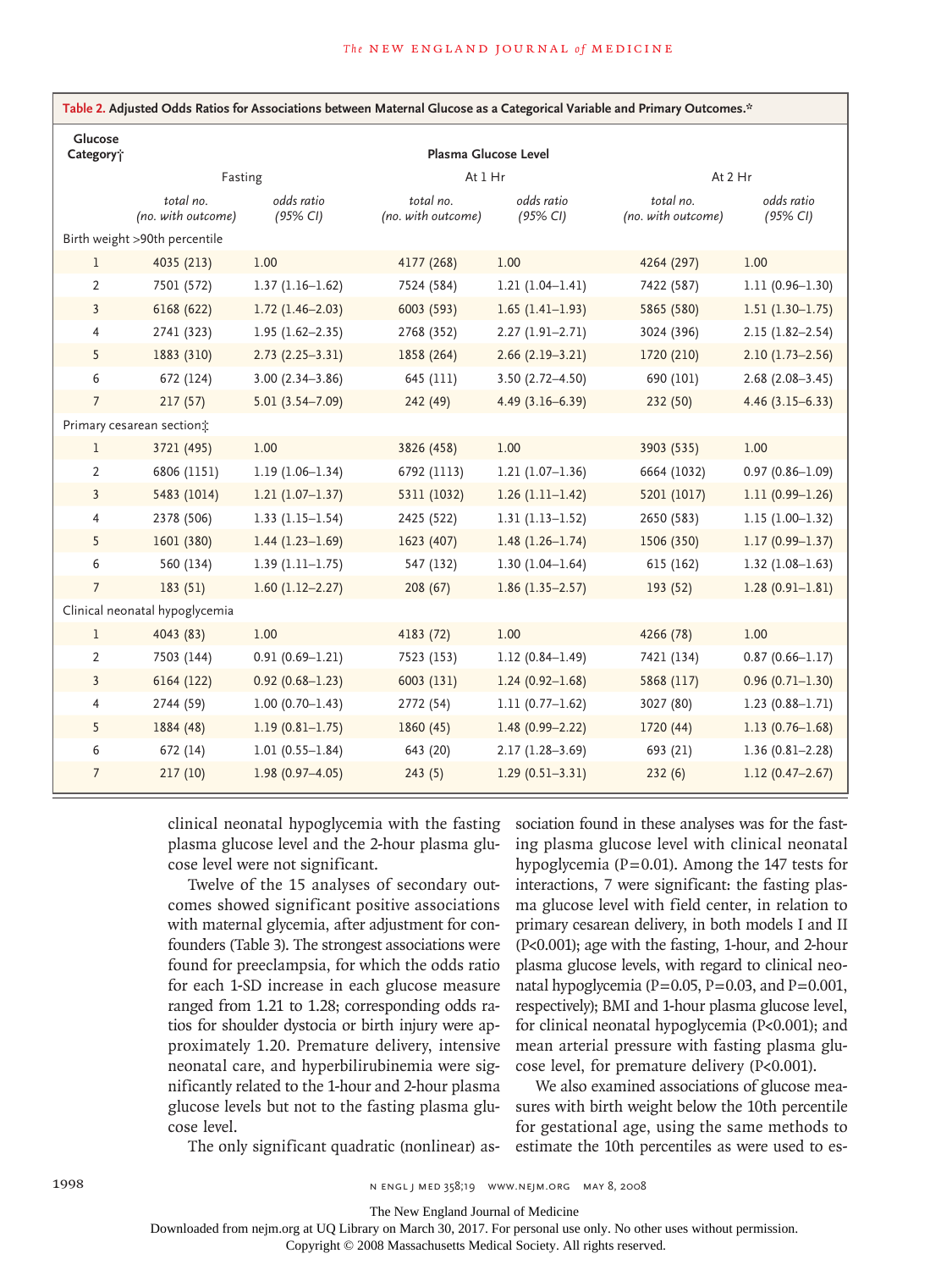| Table 2. (Continued.)                       |                                 |                        |                                 |                        |                                 |                        |
|---------------------------------------------|---------------------------------|------------------------|---------------------------------|------------------------|---------------------------------|------------------------|
| Glucose<br>Category <sup>*</sup>            |                                 |                        |                                 | Plasma Glucose Level   |                                 |                        |
|                                             |                                 | 1Hr<br>Fasting         |                                 | 2 Hr                   |                                 |                        |
|                                             | total no.<br>(no. with outcome) | odds ratio<br>(95% CI) | total no.<br>(no. with outcome) | odds ratio<br>(95% CI) | total no.<br>(no. with outcome) | odds ratio<br>(95% CI) |
| Cord-blood serum C peptide >90th percentile |                                 |                        |                                 |                        |                                 |                        |
| 1                                           | 3546 (131)                      | 1.00                   | 3593 (176)                      | 1.00                   | 3599 (193)                      | 1.00                   |
| 2                                           | 6453 (378)                      | $1.41(1.15-1.74)$      | 6372 (366)                      | $1.07(0.88 - 1.29)$    | 6353 (401)                      | $1.06(0.88 - 1.27)$    |
| 3                                           | 5255 (429)                      | $1.75(1.42 - 2.15)$    | 5132 (458)                      | $1.62$ (1.34-1.95)     | 5039 (440)                      | $1.44(1.20-1.73)$      |
| 4                                           | 2308 (266)                      | $2.36(1.88-2.97)$      | 2424 (274)                      | $1.95(1.58-2.41)$      | 2609 (286)                      | $1.72(1.40-2.11)$      |
| 5                                           | 1592 (181)                      | $3.62$ (2.87-4.58)     | 1607 (251)                      | $2.76(2.21-3.43)$      | 1495 (202)                      | $2.21(1.77-2.76)$      |
| 6                                           | 561 (131)                       | $4.46(3.36 - 5.93)$    | 549 (95)                        | $2.91(2.18-3.89)$      | 596 (109)                       | $2.86(2.18-3.77)$      |
| $7\overline{ }$                             | 170 (55)                        | $7.65(5.17-11.32)$     | 208(51)                         | $4.65(3.19 - 6.79)$    | 194 (40)                        | $3.48(2.33 - 5.21)$    |

\* Associations were adjusted for the following variables: field center, age, body-mass index, height, smoking status, alcohol use, presence or absence of family history of diabetes, gestational age at oral glucose-tolerance test, infant's sex, presence or absence of hospitalization before delivery, mean arterial pressure (in all models), parity (0, 1, or ≥2; not included in the model for primary cesarean delivery), cord-blood plasma glucose level (included in the model for cord-blood serum C-peptide level >90th percentile only). Additional details are shown in Tables B, C, D, and E in the Supplementary Appendix.

† Glucose categories are defined as follows: fasting plasma glucose level — category 1, less than 75 mg per deciliter (4.2 mmol per liter); category 2, 75 to 79 mg per deciliter (4.2 to 4.4 mmol per liter); category 3, 80 to 84 mg per deciliter (4.5 to 4.7 mmol per liter); category 4, 85 to 89 mg per deciliter (4.8 to 4.9 mmol per liter); category 5, 90 to 94 mg per deciliter (5.0 to 5.2 mmol per liter); category 6, 95 to 99 mg per deciliter (5.3 to 5.5 mmol per liter); and category 7, 100 mg per deciliter (5.6 mmol per liter) or more; 1-hour plasma glucose level – category 1, 105 mg per deciliter (5.8 mmol per liter) or less; category 2, 106 to 132 mg per deciliter (5.9 to 7.3 mmol per liter); category 3, 133 to 155 mg per deciliter (7.4 to 8.6 mmol per liter); category 4, 156 to 171 mg per deciliter (8.7 to 9.5 mmol per liter); category 5, 172 to 193 mg per deciliter (9.6 to 10.7 mmol per liter); category 6, 194 to 211 mg per deciliter (10.8 to 11.7 mmol per liter); and category 7, 212 mg per deciliter (11.8 mmol per liter) or more; and 2-hr plasma glucose level — category 1, 90 mg per deciliter (5.0 mmol per liter) or less; category 2, 91 to 108 mg per deciliter (5.1 to 6.0 mmol per liter); category 3, 109 to 125 mg per deciliter (6.1 to 6.9 mmol per liter); category 4, 126 to 139 mg per deciliter (7.0 to 7.7 mmol per liter); category 5, 140 to 157 mg per deciliter (7.8 to 8.7 mmol per liter); category 6, 158 to 177 mg per deciliter (8.8 to 9.8 mmol per liter); and category 7, 178 mg per deciliter (9.9 mmol per liter) or more.

‡ Data for women who had had a previous cesarean section were excluded.

timate the 90th percentiles (Table 1). In the continuous-variable models, odds ratios for each 1-SD increase in glucose measures ranged from 0.77 to 0.80, with no evidence of nonlinear associations (data not shown) and little difference from the results from unadjusted models.

Although the HAPO study did not have the statistical power to permit examination of perinatal death as a primary outcome, with only 130 deaths, unadjusted analyses showed no increase in the risk of perinatal death with increasing glucose levels. Unadjusted odds ratios for perinatal death for each 1-SD increase in the fasting, 1-hour, and 2-hour plasma glucose levels, respectively, were 0.91 (95% CI, 0.76 to 1.08), 0.93 (95% CI, 0.78 to 1.11), and 0.99 (95% CI, 0.83 to 1.18), with no evidence of nonlinear associations.

### Discussion

In 1952, Jorgen Pedersen<sup>22</sup> postulated that maternal hyperglycemia led to fetal hyperglycemia,

which evoked an exaggerated fetal response to insulin. Since then, the Pedersen hypothesis has formed the basis for understanding the pathophysiological consequences of diabetes during pregnancy. The objective of the HAPO study was to clarify risks of adverse outcomes associated with degrees of maternal glucose intolerance less severe than overt diabetes mellitus. The data presented here show associations between increasing levels of fasting, 1-hour, and 2-hour plasma glucose obtained on oral glucose-tolerance testing and birth weight above the 90th percentile and cordblood serum C-peptide level above the 90th percentile, with weaker associations between glucose levels and primary cesarean delivery and clinical neonatal hypoglycemia. We also found positive associations between increasing plasma glucose levels and each of the five secondary outcomes examined: premature delivery, shoulder dystocia or birth injury, intensive neonatal care, hyperbilirubinemia, and preeclampsia.

Associations between maternal glycemia and

The New England Journal of Medicine

Downloaded from nejm.org at UQ Library on March 30, 2017. For personal use only. No other uses without permission.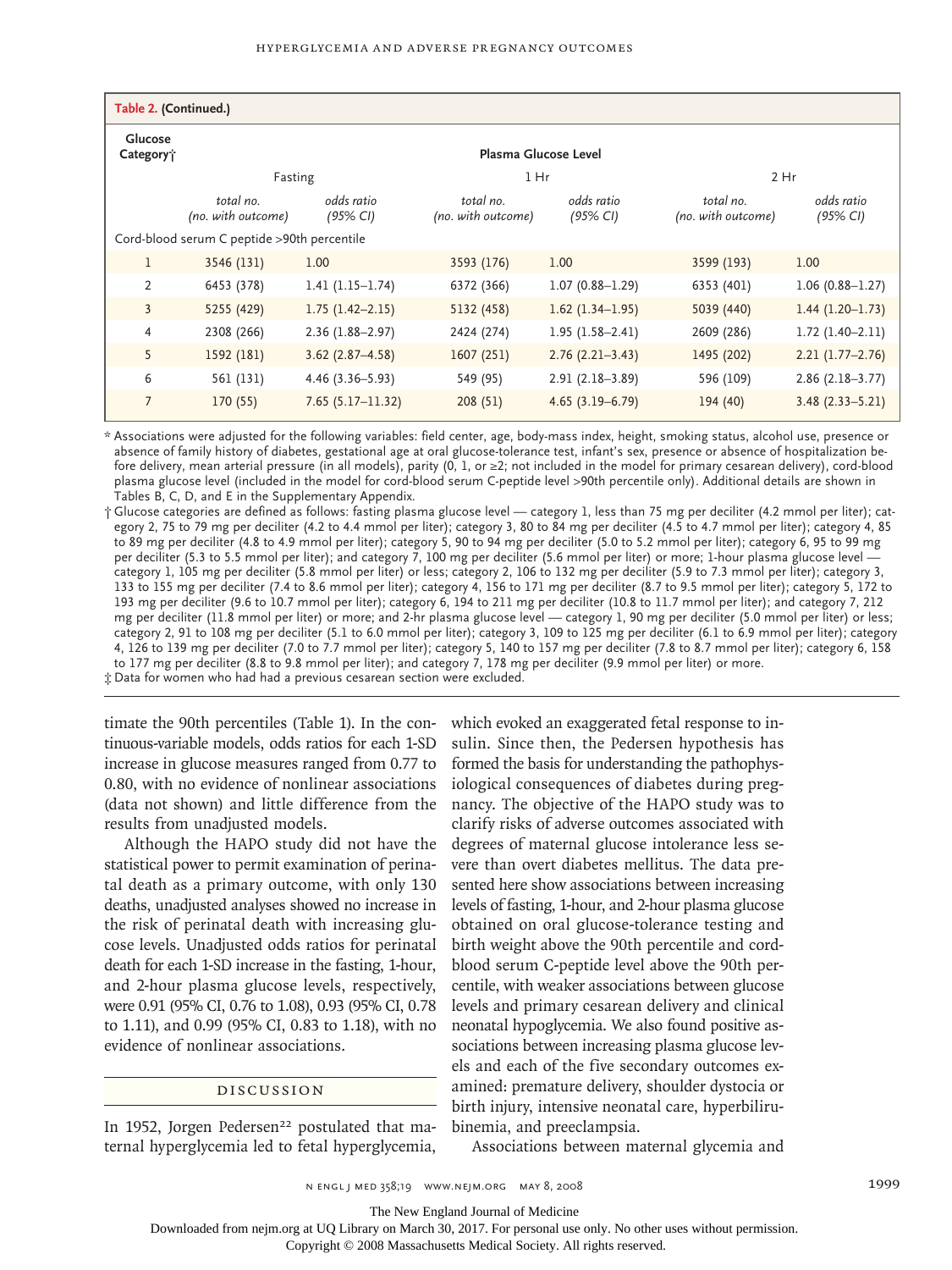| Table 3. Adjusted Odds Ratios for Associations between Maternal Glycemia as a Continuous Variable and Primary<br>and Secondary Perinatal Outcomes.* |                          |                     |                     |  |  |
|-----------------------------------------------------------------------------------------------------------------------------------------------------|--------------------------|---------------------|---------------------|--|--|
| Outcome                                                                                                                                             | Plasma Glucose Level     |                     |                     |  |  |
|                                                                                                                                                     | Fasting                  | At $1$ Hr           | At 2 Hr             |  |  |
|                                                                                                                                                     | odds ratio (95% CI)      |                     |                     |  |  |
| Primary outcome                                                                                                                                     |                          |                     |                     |  |  |
| Birth weight >90th percentile                                                                                                                       | $1.38(1.32 - 1.44)$      | $1.46(1.39-1.53)$   | $1.38(1.32 - 1.44)$ |  |  |
| Primary cesarean section <sup>+</sup>                                                                                                               | $1.11(1.06-1.15)$        | $1.10(1.06-1.15)$   | $1.08(1.03 - 1.12)$ |  |  |
| Clinical neonatal hypoglycemia                                                                                                                      | $1.08$ (0.98-1.19) $\pm$ | $1.13(1.03-1.26)$   | $1.10(1.00-1.12)$   |  |  |
| Cord-blood serum C peptide >90th percentile                                                                                                         | $1.55(1.47-1.64)$        | $1.46(1.38-1.54)$   | $1.37(1.30 - 1.44)$ |  |  |
| Secondary outcome                                                                                                                                   |                          |                     |                     |  |  |
| Premature delivery (before 37 wk)                                                                                                                   | $1.05(0.99 - 1.11)$      | $1.18(1.12 - 1.25)$ | $1.16(1.10-1.23)$   |  |  |
| Shoulder dystocia or birth injury                                                                                                                   | $1.18(1.04-1.33)$        | $1.23(1.09-1.38)$   | $1.22$ (1.09-1.37)  |  |  |
| Intensive neonatal care                                                                                                                             | $0.99(0.94 - 1.05)$      | $1.07(1.02 - 1.13)$ | $1.09(1.03 - 1.14)$ |  |  |
| Hyperbilirubinemia                                                                                                                                  | $1.00(0.95 - 1.05)$      | $1.11(1.05-1.17)$   | $1.08(1.02 - 1.13)$ |  |  |
| Preeclampsia                                                                                                                                        | $1.21(1.13-1.29)$        | $1.28(1.20 - 1.37)$ | $1.28(1.20 - 1.37)$ |  |  |

**\*** Odds ratios were for an increase in the glucose level of 1 SD (6.9 mg per deciliter [0.4 mmol per liter] for the fasting plasma glucose level, 30.9 mg per deciliter [1.7 mmol per liter] for the 1-hr plasma glucose level, and 23.5 mg per deciliter [1.3 mmol per liter] for the 2-hr plasma glucose level). The model for preeclampsia did not include adjustment for hospitalization or mean arterial pressure, and presence or absence of family history of hypertension or prenatal urinary tract infection was included in the model for preeclampsia only. See Table 2 for other details about adjustments in each model. † Data for women who had had a previous cesarean section were excluded.

‡ The P value for the quadratic (nonlinear) association was 0.013.

adverse outcomes generally remained significant after adjustment for multiple potential confounders — 10 of 12 associations for primary outcomes and 12 of 15 for secondary outcomes — and were generally consistent across centers, except the association for the fasting plasma glucose level and primary cesarean delivery. Furthermore, findings with respect to cord-blood serum C-peptide levels, and hence fetal insulin levels, support Pedersen's proposed mechanism to explain the propensity for excessive growth in fetuses of mothers with hyperglycemia. When associations between maternal glucose level and birth weight were estimated with the use of birth weight as a continuous variable, the difference in mean birth weight between the lowest and highest glucose categories was in the range of 240 to 300 g, even after full adjustment for potential confounders.

Two primary outcomes — birth weight above the 90th percentile and cord-blood serum C-peptide level above the 90th percentile — though strongly associated with maternal glycemia, could be viewed as physiological consequences of maternal glycemia rather than as true disorders or problems. However, the other two primary outcomes (primary cesarean delivery and clinical neonatal hypoglycemia) and the five secondary outcomes reported (premature delivery, shoulder dystocia or birth injury, intensive neonatal care, hyperbilirubinemia, and preeclampsia) also showed continuous linear associations with the 1-hour plasma glucose level (seven analyses), the 2-hour plasma glucose level (six analyses), and the fasting plasma glucose level (three analyses). These are well-recognized complications of pregnancies in mothers with preexisting or gestational diabetes, as currently defined.

Questions have been raised regarding the benefits of treating "mild" gestational diabetes mellitus.13,23,24 However, one recently published randomized clinical trial, the Australian Carbohydrate Intolerance Study in Pregnant Women (ACHOIS), found reduced perinatal morbidity and mortality when standard contemporary treatment of gestational diabetes mellitus was compared with no intervention<sup>25</sup>; another study on treatment of "mild" gestational diabetes mellitus is ongoing.26 Taken together, the current results and results of the ACHOIS trial<sup>25</sup> indicate that maternal hyperglycemia less severe than that used to define overt diabetes is related to clinically important perinatal disorders or problems and that their

The New England Journal of Medicine

Downloaded from nejm.org at UQ Library on March 30, 2017. For personal use only. No other uses without permission.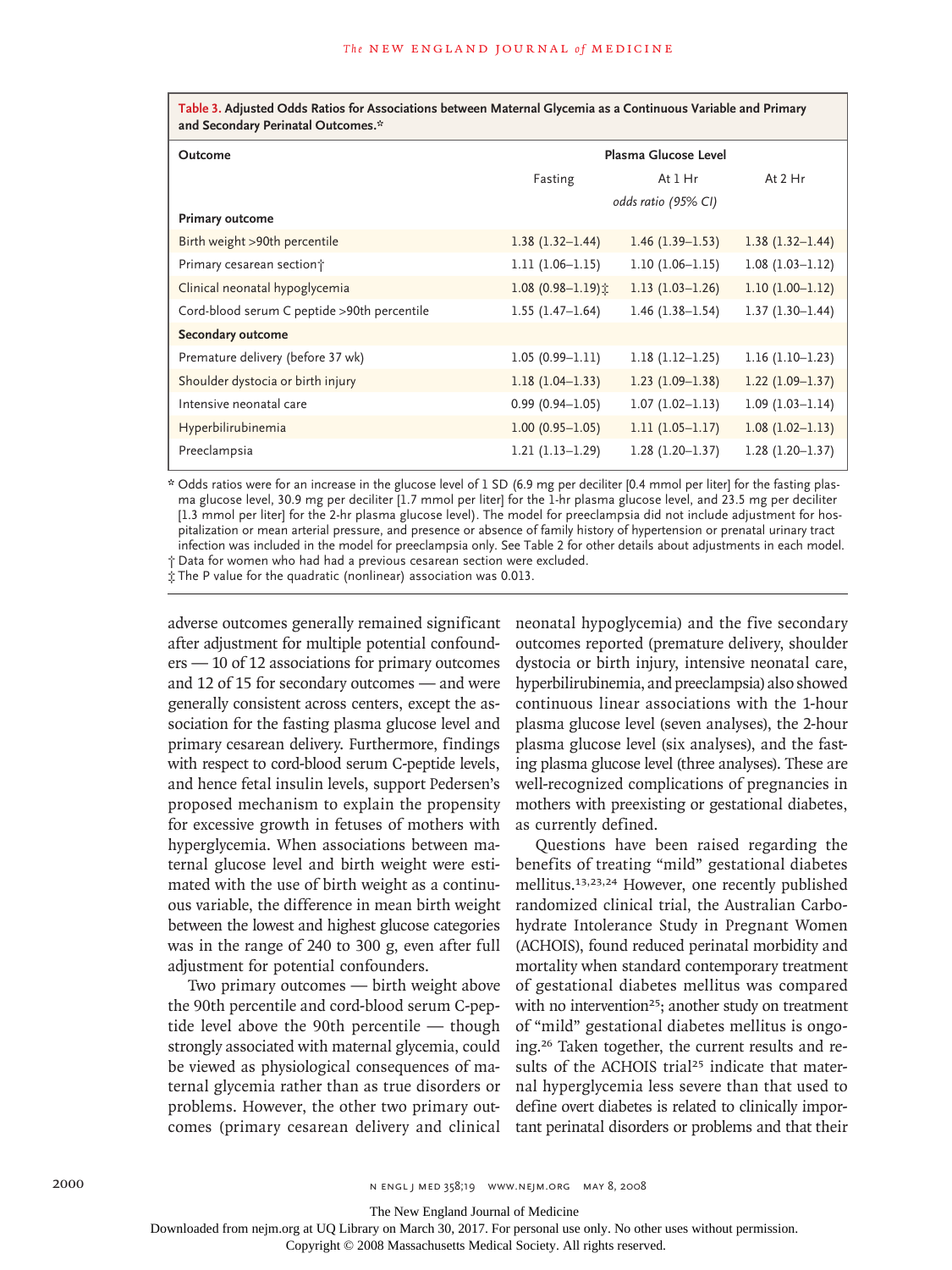effects can be reduced by means of treatment, although a threshold for the need for treatment is not established.

The individual measures from the oral glucosetolerance tests were not highly correlated, and no single measure was clearly superior in predicting the primary outcomes. When adjusted for potential confounders, relative increases in each glucose measure were similarly predictive of birth weight above the 90th percentile. When the glucose measures were analyzed as continuous variables, each was a significant predictor of primary cesarean delivery, with 1-SD increases in glucose level being associated with an increase of 8 to 11% in the odds of delivery by cesarean section. Clinical neonatal hypoglycemia was infrequent (overall incidence, 2.1%), and when adjusted for confounders, only the 1-hour plasma glucose level remained a significant predictor of this outcome. All three measures of plasma glucose were highly predictive of cord-blood serum C-peptide values, with the fasting plasma glucose level being the strongest predictor.

Our study had some limitations. The nutritional status and gestational weight gain of the participants could affect fetal growth and other perinatal outcomes; we do not have data on these variables. Some confounders, such as previous gestational diabetes mellitus, maternal BMI, or previous macrosomia, may have influenced clinical decisions such as the choice of route of delivery. Because of the observational design of our study, we cannot conclude that maternal glycemia is causally related to the adverse outcomes observed; however, such a relationship is plausible. Although the rate of participation in this blinded study was 54%, we believe this is unlikely to materially affect our estimates of associations. Differences in age and education level were small between those who agreed to participate and those who did not.

The broad inclusion criteria, the large number and the geographic distribution of centers involved, and the similarity across centers in the associations we found between maternal glycemia and outcomes provide support that our results can be generalized to develop outcome-based criteria for classifying glucose metabolism in pregnancy that can be applied worldwide. Lack of clear thresholds for risk and the fact that the four primary outcomes are not necessarily of equal clinical importance make direct translation of our results into clinical practice challenging. However, our findings of significant associations between adverse outcomes and higher levels of maternal glucose within what is currently considered a nondiabetic range indicate the need to reconsider current criteria for diagnosing and treating hyperglycemia during pregnancy.

Supported by grants from the Eunice Kennedy Shriver National Institute of Child Health and Human Development and the National Institute of Diabetes and Digestive and Kidney Diseases (R01-HD34242 and R01-HD34243); the National Center for Research Resources (M01-RR00048 and M01-RR00080); and the American Diabetes Association; and grants to local field centers from Diabetes UK (RD04/0002756), Kaiser Permanente Medical Center, KK Women's and Children's Hospital, Mater Mother's Hospital, Novo Nordisk, the Myre Sim Fund of the Royal College of Physicians of Edinburgh, and the Howard and Carol Bernick Family Foundation.

Dr. Metzger reports receiving an educational grant from Novo Nordisk; Dr. Hadden, an honorarium from Novo Nordisk; Dr. McCance, an honorarium from Takeda; and Dr. Persson, honoraria from Novo Nordisk. No other potential conflict of interest relevant to this article was reported.

#### **APPENDIX**

The members of the HAPO Study Cooperative Research Group were as follows: **North American Field Centers —** *Kaiser Foundation Hospital, Bellflower, CA:* M. Contreras, D.A. Sacks, W. Watson (deceased); *Prentice Women's Hospital of Northwestern Memorial Hospital–Northwestern University Feinberg School of Medicine, Chicago:* S.L. Dooley, M. Foderaro, C. Niznik; *MetroHealth Medical Center–Case Western Reserve University, Cleveland:* J. Bjaloncik, P.M. Catalano, L. Dierker, S. Fox, L. Gullion, C. Johnson, C.A. Lindsay, H. Makovos, F. Saker; *Women and Infants' Hospital of Rhode Island–Brown University Medical School, Providence:* M.W. Carpenter, J. Hunt, M.H. Somers; *Sunnybrook and Women's College Health Sciences Centre–University of Toronto, Toronto*: K.S. Amankwah, P.C. Chan, B. Gherson, E. Herer, B. Kapur, A. Kenshole, G. Lawrence, K. Matheson, L. Mayes, K. McLean, H. Owen; **European–Caribbean Field Centers —** *Queen Elizabeth Hospital–School of Clinical Medicine and Research, University of the West Indies, Barbados:* C. Cave, G. Fenty, E. Gibson, A. Hennis, G. McIntyre, Y.E. Rotchell, C. Spooner, H.A.R. Thomas; *Royal Jubilee Maternity Hospital, Belfast, Northern Ireland:* J. Gluck, D.R. Hadden, H. Halliday, J. Irwin, O. Kearney, J. McAnee, D.R. McCance, M. Mousavi, A.I. Traub; *St. Mary's Hospital–Manchester University, Manchester, United Kingdom:* J.K. Cruickshank, N. Derbyshire, J. Dry, A.C. Holt, F. Khan, C. Lambert, M. Maresh, F. Prichard, C. Townson; *University Hospital–University Medical Center Utrecht, Utrecht, the Netherlands:* T.W. van Haeften, A.M.R. van de Hengel, G.H.A. Visser, A. Zwart; **Middle Eastern***–***Asian Field Centers —** *Rajavithi Hospital, Bangkok, Thailand:* U. Chaovarindr, U. Chotigeat, C. Deerochanawong, I. Panyasiri, P. Sanguanpong; *Soroka Medical Center–Ben-Gurion University, Beersheba, Israel:* D. Amichay, A. Golan, K. Marks, M. Mazor, J. Ronen, A. Wiznitzer; *Helen Schneider Hospital for Women, Rabin Medical Center–Sackler Faculty of Medicine, Tel-Aviv University, Petah-Tiqva, Israel:* R. Chen, D. Harel, N. Hoter, N. Melamed, J. Pardo, M. Witshner, Y. Yogev; **Australasian Field Centers —** *Mater Misericordiae Mothers' Hospital–University of Queensland, Brisbane, Australia:* F. Bowling, D. Cowley, P. Devenish-Meares, H.G. Liley, A. McArdle, H.D. McIntyre, B. Morrison, A. Peacock, A. Tremellen, D. Tudehope; *Prince of Wales Hospital–Chinese University of Hong Kong, Hong Kong:* K.Y. Chan, N.Y. Chan, L.W. Ip, S.L. Kong, Y.L. Lee, C.Y. Li, K.F. Ng, P.C. Ng, M.S. Rogers, K.W. Wong; *John Hunter Hospital, Newcastle, Australia*: M. Edgar, W. Giles, A. Gill, R. Glover, J. Lowe, F. Mackenzie, K. Siech, J. Verma, A. Wright; *KK Women's and Children's Hospital, Singapore City, Singapore:* Y.H. Cao, J.J. Chee, A. Koh, E. Tan, V.J. Rajadurai, H.Y. Wee,

The New England Journal of Medicine

Downloaded from nejm.org at UQ Library on March 30, 2017. For personal use only. No other uses without permission.